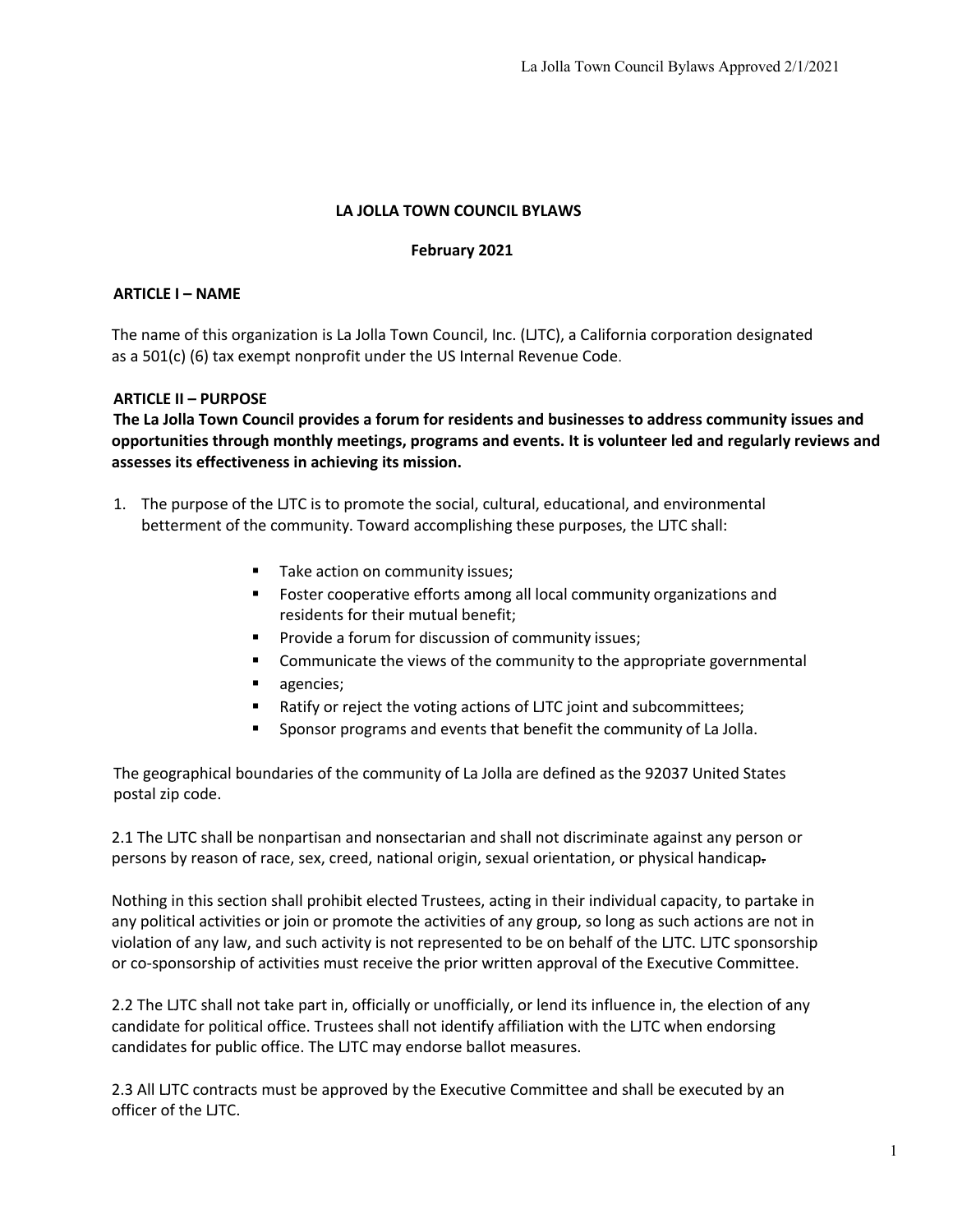2.4 It shall be the duty of the LJTC when reviewing development projects, except where such review is through a consent calendar action, to allow the participation of affected property owners, residents and business establishments.

#### **ARTICLE III – MEMBERSHIP**

- 3.1 Any person over 16 years of age, firm, corporation, association, partnership, or estate, whose principal place of residence or principal place of business is in the 92037 Zip Code is eligible for Membership in the Town Council, either as a Resident Member or a Business Member by submitting a membership application and payment of the appropriate membership dues.
- 3.2 Members are entitled to one Vote per Membership for the LJTC Trustee Election and those over 18 years of age are eligible to serve on the Board of Trustees.

#### **ARTICLE IV – TRUSTEES**

- 4.1 All powers of the LJTC shall be exercised and affairs controlled by the Trustees (who shall constitute the Directors of the Corporation) consisting of 18 elected Members. Without limiting the generality of the foregoing, the Trustees shall have the following powers:
- 4.1.1 To select and remove all Officers and Trustees of the LJTC, and to prescribe such power and duties for them, consistent with the Articles of Incorporation or these Bylaws.
- 4.1.2 To conduct the affairs and business of the LJTC and to make LJTC policy decisions as well as to make such rules and regulations consistent with law, with the Articles of Incorporation or these Bylaws, as they may deem best.
- 4.1.3 The Trustees shall consider the recommendations of all committees at the monthly meeting and where appropriate, adopt those recommendations as resolutions to be communicated to the public or to government agencies.
- 4.1.4 A budget shall be formally adopted by the Trustees at an Annual meeting or by electronic approval.
- 4.1.5 Trustees, individually and via Committee participation, shall work to develop, promote, and accomplish the mission of the organization by recruiting new members and Trustees, and by actively participating in, and leading Town Council functions and events.
- 4.2 At each annual Election of Trustees the successors to the Trustees whose terms expire in that year shall be elected to hold office for the term of three years so that the term of office of only 6 Trustees shall expire each year. A Trustee may not be nominated or elected to a term which, if served to completion, would cause the Trustee to serve more than six (6) consecutive years. Only after an absence of one year a former Trustee who has served a full 6-year term may be nominated or reelected to fill a vacancy.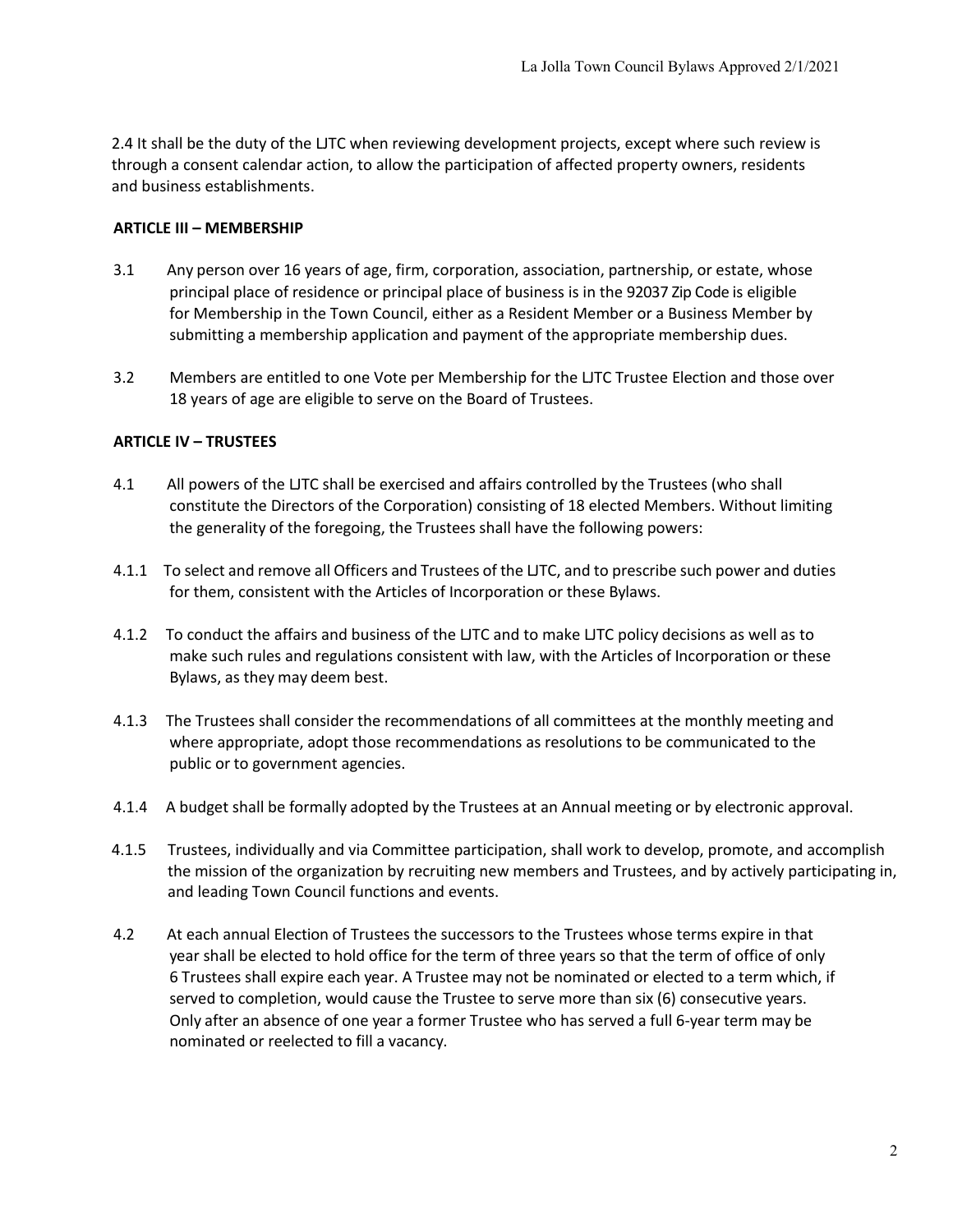- 4.3 Trustees shall be elected as follows:
- 4.3.1. Applications shall be officially opened, with immediate notice to Members, Trustees and the public. Local media will be informed of the election and the candidates.
- 4.3.2 At least 21 days prior to the Trustees' meeting, the Executive Committee shall interview and present the names of Nominees. Candidates must reside or work within the 92037 Zip Code and must have attended a minimum of three La Jolla Town Council meetings in the 12 months prior to the Election. The Committee shall obtain from each Candidate a completed Consent to Serve form prior to submission of names to the President. LJTC reserves the right to verify La Jolla addresses provided by Candidates. Candidates may be asked to provide proof of same, such as a utility bill. The following information must also be submitted by each Candidate to the Committee in order to qualify as a Trustee:
	- Candidate's name, occupation, residential address, business address, phone number, Email.
	- § A Trustee Statement of not more than 120 words describing:
		- (1) the Candidate's qualifications; and
		- (2) the Candidate's commitment to devote at least four hours of their time each month (not including attending Town Council meetings) to actively recruit new members and Trustees, and/or participating in, or leading Town Council functions and events.
- 4.3.3 The Executive Committee shall prepare a list of eligible candidates and shall certify  $\#$  to the President, who shall submit it to the Trustees.
- 4.3.4 Thereafter the Technology Officer shall develop a procedure and distribute electronic ballots to the full Membership and compile and certify the results of the electronic vote for secure electronic voting of the full Membership not to exceed 14 days.
- 4.3.6 All ballots shall be counted by the Executive Committee at least two days prior to the next Trustees' meeting. Election results shall be reported at the next Trustees' meeting. The nominees who receive the greatest number of votes to fill the total number of vacancies shall be elected. Any tie vote shall be decided by majority vote of the Trustees.
- 4.3.7 Trustees may be seated only if they are an LJTC regular Member in good standing, with Yearly Membership Paid.
- 4.3.8 The Trustees shall meet monthly or as needed. An Annual meeting shall be for the purpose of installing Officers and any other business. Special Meetings of the Trustees for any purpose shall be called by the Secretary at the written request of the President, or by any three or more of the Trustees. Notice of the time, place, and purpose of any Special Meeting shall be given either in person or by telephone, mail, or E-mail at least three days prior to the date of the meeting.
- 4.4 Fifty percent plus one of the then seated Trustees shall constitute a quorum for the transaction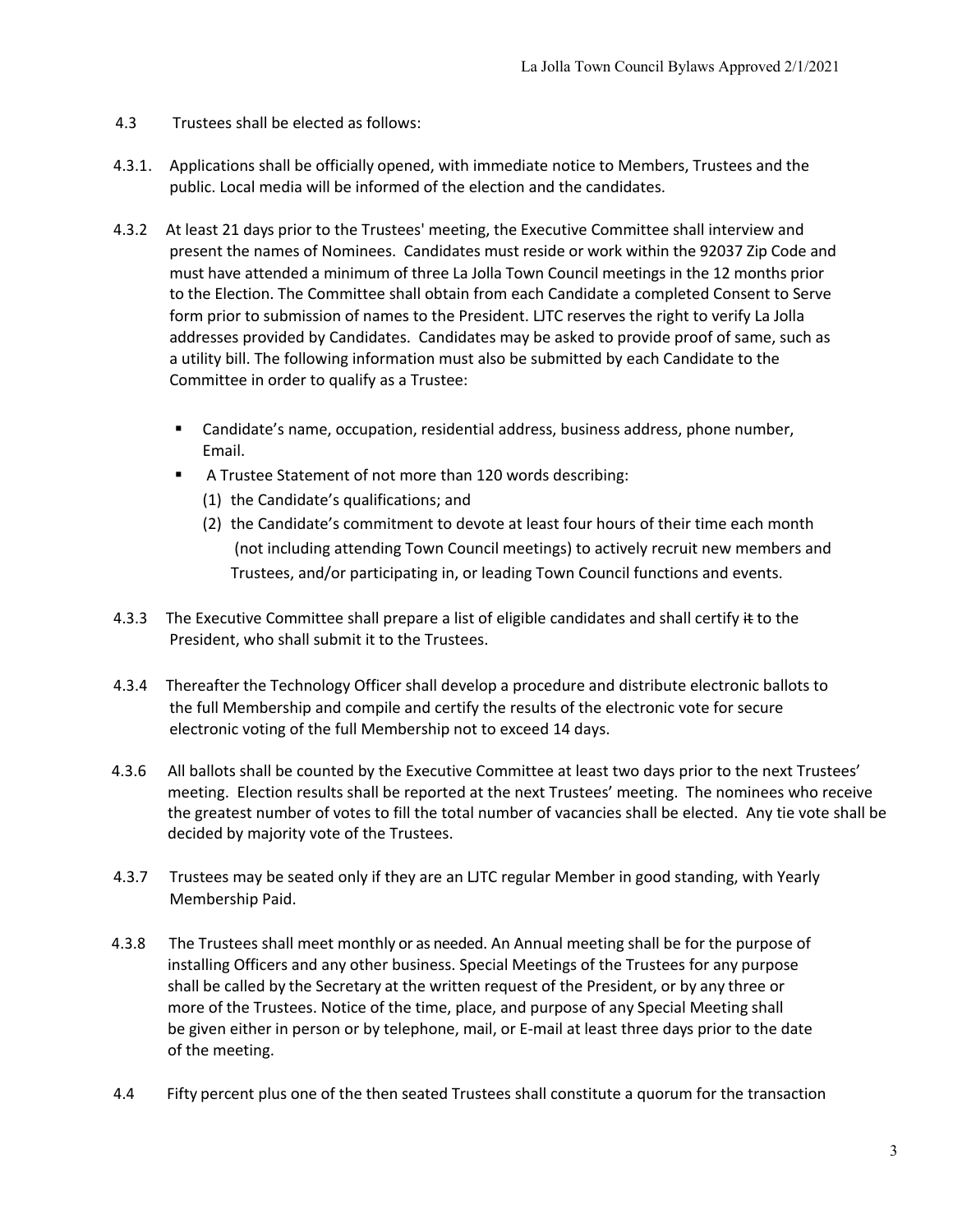of regular business of the LJTC.

#### 4.5 Trustee Terminations:

- (1) A Trustee's term can be terminated at the discretion of the President, if the Trustee has 3 or more unexcused absences from regular meetings in a 12 Month period. The vacancy shall be created at the end of the third absence from a monthly meeting and can be filled immediately.
- (2) A Trustee's term is automatically terminated if his or her regular Membership qualifications are not met as set forth in Article III herein.
- (3) Trustees will be terminated if yearly Memberships are not paid within one month of first Renewal Notification.
- 4.6 Trustee vacancies shall be filled in the following manner:
	- 1) The vacancy will be held over until the next annual Trustee election if the Executive Committee votes to do so, and, if not;
	- 2) At the meeting next following the event creating the vacancy, the President shall announce the existence of the vacancy through electronic notification. At the first meeting thereafter, the Trustees shall elect the person to fill the vacancy from those candidates who are LJTC Members in good standing. In order for a nomination to be valid, each candidate so nominated must state, either in person or in writing that he/she is a regular Member of the LJTC and is willing to serve. In the event that a vacancy cannot be filled because of lack of suitable candidates, the vacancy shall be carried over to the next Regular Trustee meeting and acted upon thereafter without an additional announcement. If there are multiple Trustee vacancies of differing classes, which are to be filled at the same meeting, the candidate with the most votes receives the vacant position with the longest term. After discussion of nominees, the Trustees shall vote. Newly elected Trustees shall be installed at the next LJTC meeting.
- 4.7 All Trustees shall serve on at least one LJTC Committee or Joint committee. Failure to do so shall be grounds for immediate termination. In addition, Trustees are expected to volunteer for and participate in LJTC functions and events on a regular basis. All Trustees must fulfill their stated Commitment to work 4 hours a month, 48 hours per year. This can be accomplished by recruiting new members, serving on committees or representing LJTC.

### 4.8 Recusals and Abstentions

- (1) Recusal: Any Trustee with a direct economic interest in any project that comes before the LJTC or any committee must disclose the economic interest and must recuse themselves from voting and not participate in any manner as a Trustee for that item on the agenda.
- (2) Abstention: Only in limited circumstances, may Trustees abstain from either voting on an action item, or from participating and voting on an action item. After the vote has been taken, the Trustee must state, for the record, the reason for the abstention. Abstentions are strongly disfavored and should not be used on a regular basis by any Trustee.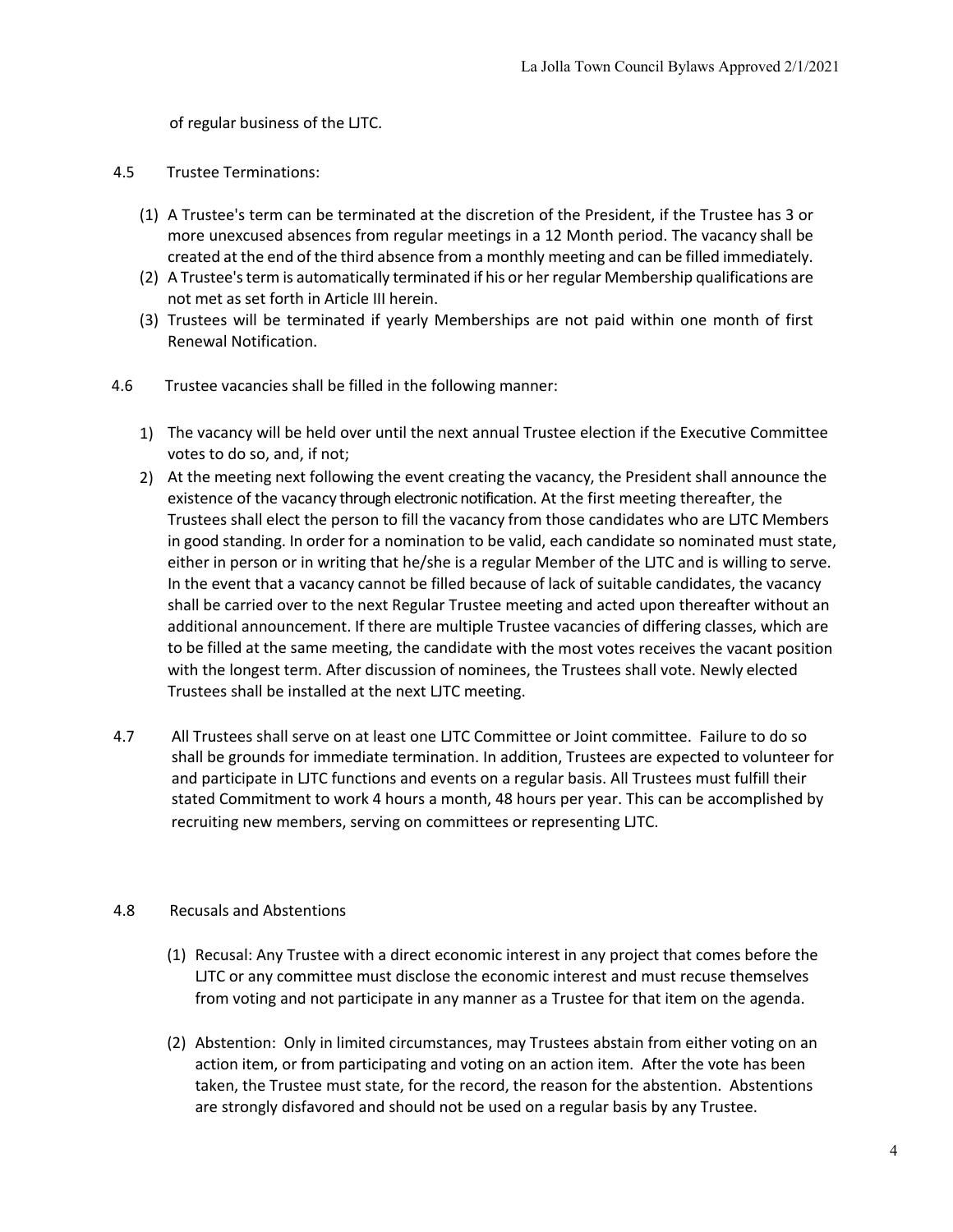# **ARTICLE V – OFFICERS**

5.1 The LJTC shall have as Officers a President, Vice-President, Technology Officer, Secretary, and Treasurer. The President, Vice-President and Technology Officer, Secretary, and Treasurer shall be Trustees. The Officers shall perform those duties normally assumed by such Officers and such other duties as the Trustees may direct. The Vice President shall perform all duties and exercise all powers of the President when the President is absent or otherwise unable to act; the Technology Officer shall perform all duties and exercise all powers of the Vice-President when the Vice-President is absent or otherwise unable to act.

## 5.1.1 **The President**

The President shall be the Chief Executive Officer of LJTC and shall manage and oversee the affairs of LJTC. The President shall preside over all meetings and review annual financial reports. The President must review and provide his or her approval of the minutes of each LJTC meeting in which he or she is in attendance. The President shall perform all duties incident to this office and such other duties as provided in these Bylaws or as may be prescribed from time to time by the Membership. The President has no voting rights except in the case of ties to break a tie vote among Trustees.

The President shall have the following duties:

- Prepare the agenda, and Chair the monthly Trustees' meeting;
- § Chair the LJTC Executive meetings;
- Appoint or remove the Chairpersons of all LJTC committees;
- Represent the LJTC before all government agencies and other organizations as required;
- § Approve and sign all official correspondence and communications of the LJTC representing its views;
- Shall cause a Budget to be prepared and submitted to the Trustees;
- § Shall cause a Trustee Roster to be prepared and submitted to the Trustees;
- Select a Trustees' Nominating Committee and appoint a Trustees' Election Committee;
- The President may appoint a Parliamentarian who is conversant with Robert's Rules of Order Newly Revised;
- Such other duties as may be conferred by a majority Vote of the Trustees;
- Appoint the Appointees to LJTC and joint committees.
- Review and Approve Plans and Budgets for LJTC Events and Activities, developed with or submitted by Trustees.

# 5.1.2 The **Vice-President**

The Vice-President shall also fulfill those duties of the President if the President is unable to Act. The Vice President shall perform such other duties as may be prescribed from time to time by the Trustees.

The Vice-President shall have the following duties:

- § Manage Membership and Contacts which includes:
	- Initiate, plan, coordinate, and implement the annual residential and commercial Membership drives and prepare a report of the current number of Members and the Membership revenue, by type of Membership, which will be submitted each month to be included in the minutes sent out to each Trustee.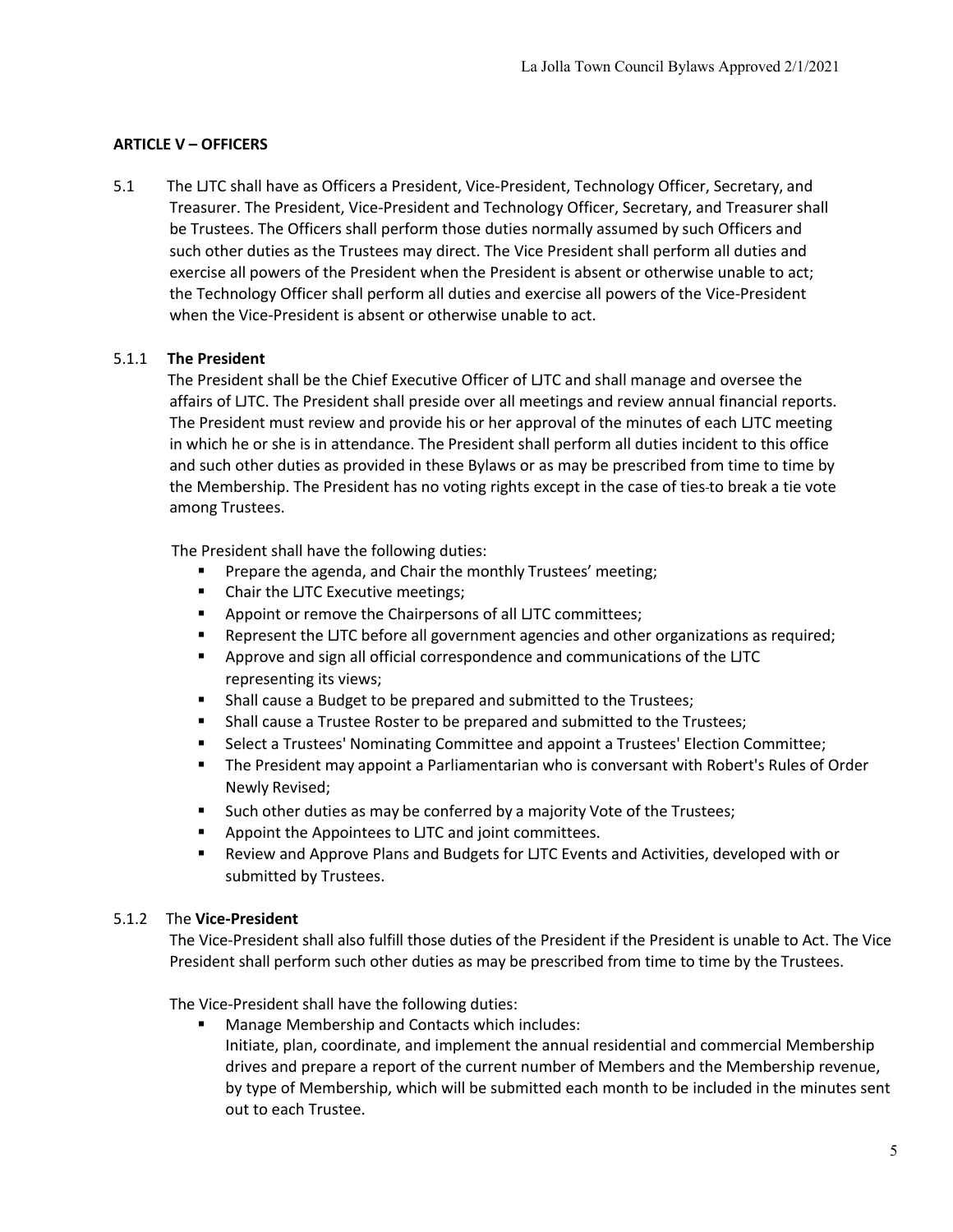- Coordinate with the Executive Committee the annual new Trustee applications. Which includes:
	- o Post Announcement of election process on Facebook, e-blast, Nextdoor, website and the local newspapers;
	- o Verify that the applicant resides or works in 92037;
	- o Collect and distribute Trustee applications to current Trustees;
	- o Coordinate with webmaster to update Trustee webpage with the applicants Statement of Interest;
	- o Correspond with applicants about election details;
	- o Conduct or oversee election of Trustees with paid Membership;
	- o Notify through social media such as Facebook, e-blasts, Nextdoor, website and local newspapers election results and new Trustees;
	- $\circ$  Coordinate with Technology Officer to ensure the website at all times reflects current Trustees and Officers;
	- o Collect signed Trustee Conflict of Interest Forms;
	- $\circ$  Ensure that protected information has been placed in the password protected section of the website.

## 5.1.3 The **Technology Officer**

The Technology Officer shall be responsible for all electronic accounts that are run by the LJTC and has the authority to change providers with the approval of the Executive Committee. The Technology Officer keeps updated passwords for said accounts.

- § Accounts include but are not limited to:
	- $\circ$  Content aggregator, such as Wix: This account holds the Domain Name, the website, the Contact List, the Membership List, the monthly Distribution List, and the queries received in the Inbox through the "Contact Us" page on the website;
	- $\circ$  Registration software apps, such as Jot Form: This account is used to gather new Members. Information from this account must be manually transferred to Website platform, such as Wix, on a monthly basis and forwarded to the Treasurer;
	- o Email platform, such as Gmail: This account holds LJTC email communication address;
	- $\circ$  Financial apps, such as PayPal: This account is where LJTC membership dues are collected;
	- o Document collection space, such as DropBox: This account holds official documents created by LJTC;
	- o Communication tool, such as Zoom: This account is used for those who want to view the LJTC meeting virtually;
- Complete Website updates. If the Technology Officer is not completing website updates, then the Technology Officer is responsible to find a person to do this function and verify that the updates are being done monthly. Updates include:
	- o Home Page: Monthly meeting information, sponsor announcements, President's Message, Logo's and Links to sponsors;
	- o Trustee Page: Executive Committee, Trustees, Trustee Statement, Photo of new Trustees;
	- $\circ$  Hot Topics: Add a page to reflect a Forum that turns into a project that the LJTC will be working on with the community;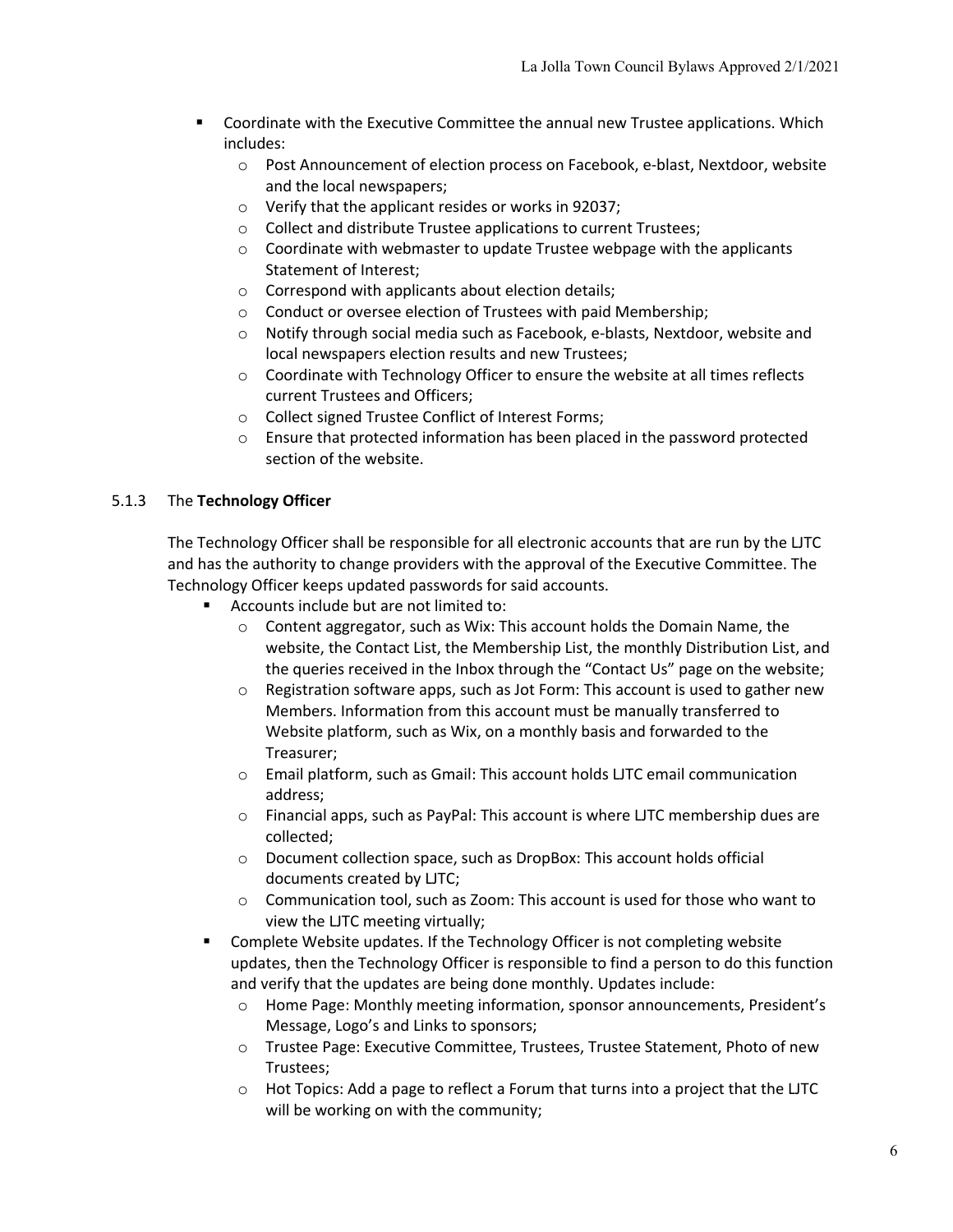- $\circ$  Archives & Agenda: Places agenda, minutes and links to newsletters on the page. At the end of the year begins a new page and archives the old page;
- o Contact Us: updates the LJTC mailing address, should it change;
- § Answer queries received through Wix.
- § Coordinate with the Secretary and Vice President to maintain the Wix Contact List, Membership List and monthly Distribution List.

## 5.1.3 The **Secretary**

The Secretary shall keep the minutes of all LJTC meetings, shall be the custodian of the corporate records, shall give all notices as required by law or by these Bylaws, and generally shall perform all duties incident to the office of secretary and such other duties as may be required by law, by the Articles of Incorporation, or by these Bylaws, or which may be assigned from time to time by the Trustees. The Secretary shall maintain an attendance record of Members and Membership roster. The roster must be provided by LJTC immediately upon any change. The Secretary will also provide the same at each LJTC meeting and record, prepare, and maintain minutes of the actions at each LJTC meeting and make that information available to Members.

The Secretary shall have the following duties:

- § Provide minutes as soon as possible but no more than a week after meetings and upload these and any other documents to the Trustees Only site of the website. Any corrections, additions and/or deletions to the minutes must be discussed and adopted by a majority vote of Trustees that were present at that particular LJTC meeting. Copies of approved minutes shall be available to the public and the City within four (4) calendar days of the next scheduled meeting.
- Provide copies of corporate correspondence to the LJTC and general public upon request of the LJTC, the City, or any Member of the general public. Corporate correspondences are meeting agendas, Treasurer's financial reports, meeting minutes, committee reports, letters received addressed to the organization and letters sent on behalf of the organization. Both the Secretary and President shall sign the approved minutes of LJTC meetings.
- Record and keep track of attendance at the Trustees' Meeting
- Record approval of the minutes and keep the minutes of the Executive meetings.
- § Coordinate with the President and Webmaster that the agenda is distributed electronically in a timely manner (Facebook, e-blast, Nextdoor and website) and that the local newspapers and political representatives are notified.
- § Maintain a secure copy of electronic passwords.

### 5.1.5 The **Treasurer**

The Treasurer shall have charge and custody of all funds of LJTC, shall deposit such funds as required by the Trustees, shall keep and maintain adequate and correct accounts of all business transactions, shall render reports and accountings to the Trustees and shall in general perform all duties incident to the office of Treasurer and such other duties as may be required by law, by the Articles of Incorporation, or by these Bylaws, or which may be assigned from time to time by the Trustees. The Treasurer shall submit, at each regular meeting, a written financial report covering all itemizing transactions by category, including amounts donated for specific funds, since the previous report meeting and including account balances at the end of the current period, including any amounts held as specific funds. He or she will also provide copies of the annual reports to the Internal Revenue Service, State of California Franchise Tax Board, State of California Secretary of State, State of California Attorney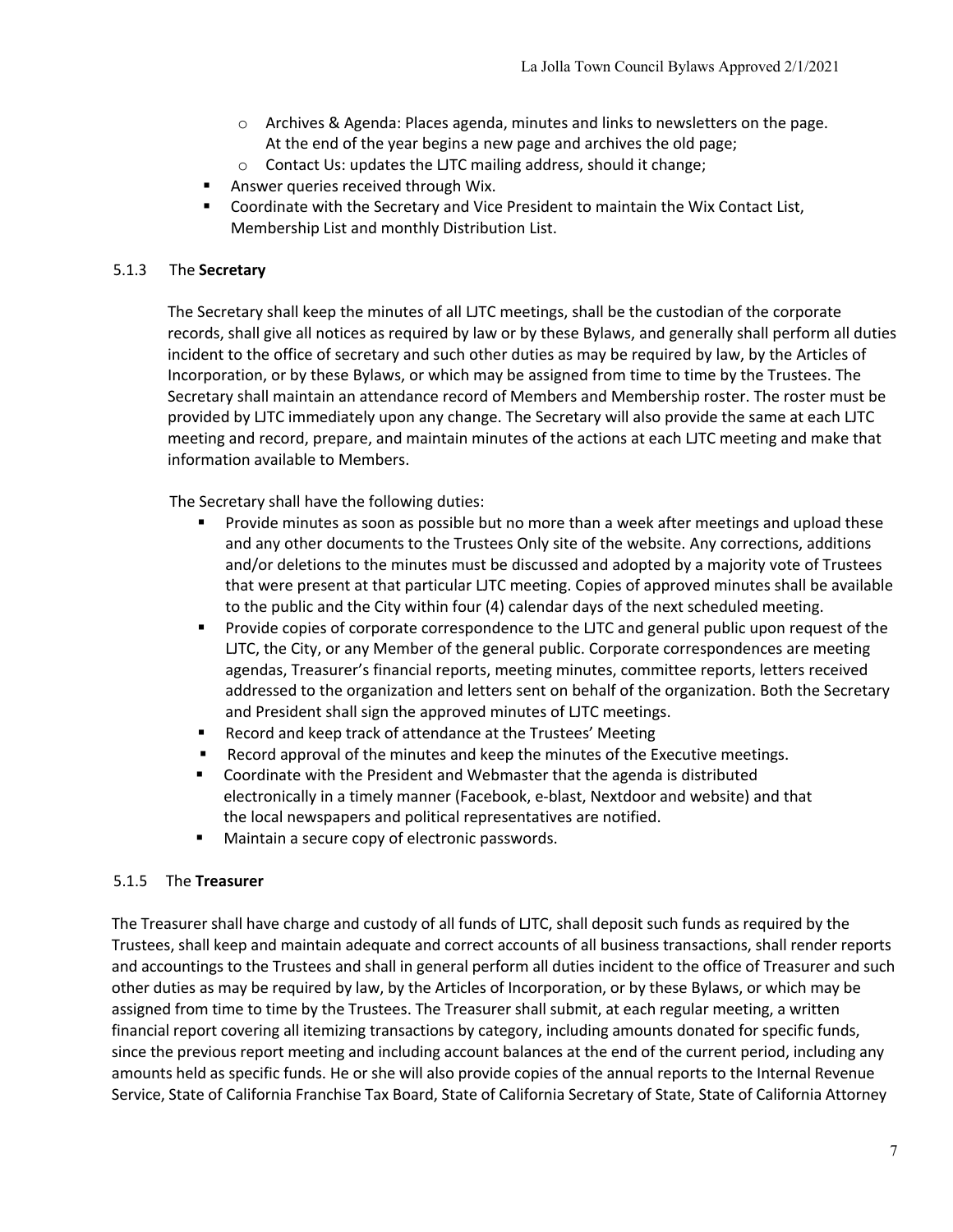General Registry of Trusts and any other required corporate submittals.

The Treasurer shall have the following duties:

- Review and report on the income, expenses, and financial position of the LJTC at the Executive Committee Meeting, in the minutes sent to each Trustee, and at the monthly Trustee Meeting;
- Shall prepare and monitor the LJTC's budgets and submit an annual budget at the May meeting for Trustee approval;
- Shall prepare all financial federal, state and local forms as required by law;
- Shall provide such official reports to any Trustee upon request.
- 5.2 The Officers shall be elected as follows:
- 5.2.1 The Executive Committee shall poll the Trustees to identify those Trustees interested in running for an Officer position.
- 5.2.2. At least 10 days prior to the meeting when Officers will be elected, the Executive Committee shall distribute by email or otherwise its recommendations to the Trustees. All nominees must be LJTC Members in good standing as of the date they are nominated.
- 5.2.3 Following presentation of nominees by the Executive Committee, nominations may be made from the floor by Trustees only.
- 5.2.4 After discussion of nominees, the Trustees shall, at their meeting when Officers will be elected, vote for Officers by written Ballot under the supervision of the Secretary. The Secretary shall count the ballots and certify the election results to the Trustees at that meeting,
- 5.2.5 Newly elected Officers shall take office and be installed at the Trustees' Annual meeting.
- 5.2.6 Officers shall serve for one year or until their successors are elected. The sequential term of President is capped at two terms unless an additional term is approved by a 2/3rds vote of the Trustees, independent of terms served. Notwithstanding anything to the contrary herein and without the necessity of further action by the Board, each past President shall be seated as a Trustee for a period of one year beginning the month he or she leaves office.
- 5.2.7 A vacancy may occur due to death, resignation, removal or disqualification. The Trustees shall fill a vacancy occurring for any Officer by a majority vote of the Trustees. All Officers so appointed shall serve out the unfinished term of the vacating Officer they replace.
- 5.2.8 Any Officer may resign at any time by giving written notice to the Trustees, to the President or to the Secretary. Any such resignation will be effective the date of receipt of such notice or at any other time specified therein; and unless specified therein acceptance of such resignation shall not be necessary to make it effective.
- 5.2.9 Any Officer may be removed, except the President, with or without cause, by the Trustees. Such removal requires a two-thirds (2/3) Vote by the Trustees, with no requirement for a Special Meeting. The President may be removed with or without cause by a three-quarters (3/4) Vote by the Trustees at a Special Meeting called for such purpose. Vote will be by written Ballot.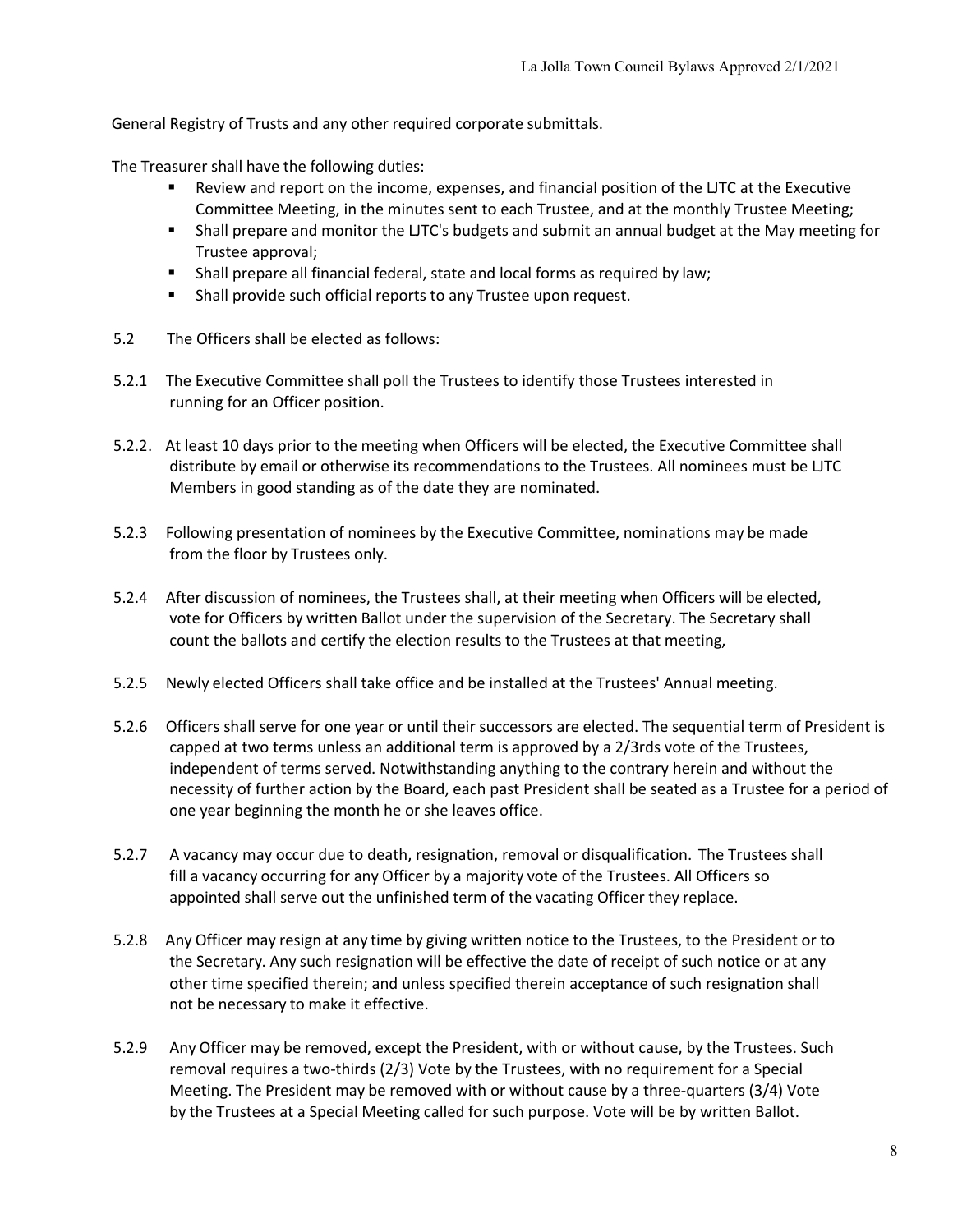- 5.2.10 Any Trustee may be removed, except the President, with or without cause, by the Trustees. Such removal requires a two-thirds (2/3) Vote by the Trustees, with no requirement for a Special Meeting. Vote will be by written Ballot.
- 5.2.11 Immediate Past President must remain as a voting member of the Executive Committee for at least one year. This term is renewable yearly by Vote of the Executive Committee, independent of terms served, if the Past President wishes to serve in this capacity beyond their first year as Immediate Past President.

# **ARTICLE VI – COMMITTEES**

## 6.1 **Committees:**

The President shall propose, and the Trustees shall approve, the creation of committees. Each committee shall perform such functions as may be determined by the Trustees. Members of committees and subcommittees must be Members in good standing of the LJTC. Such committees may be eliminated by Vote of the Trustees at any time.

6.1.1 In April, the President sends LJTC appointees to the chairs of Joint and Subcommittees in the month of May to be consistent with other parent organizations. Appointee names are sent to the Chair of the appropriate joint and subcommittee ratification. Appointees may be named by the President as needed during the year.

### 6.1.2 Current Joint and Subcommittees of LJCPA:

- Coastal Access & Parking Board
- Development Permit Review Committee
- LJ Shores Permit Review Committee
- LJ Planned District Ordinance Committee
- Traffic & Transportation Committee

### 6.2 **Executive Committee**

An Executive Committee chaired by the President and consisting of the voting members, comprised of the immediate Past President, the Vice President, the Technology Officer, the Treasurer and the Secretary may, if desired, meet regularly to:

- Review and Approve Membership Plans
- Oversee Budget
- § Develop Annual Plan and Goals
- <sup> $\bullet$ </sup> Consider policy changes and recommendations, which will then be forwarded to the appropriate committee(s) or brought to the Trustees at the monthly meeting for Trustee approval.
- Vote on Events Proposed by Trustees, Committees or outside organizations. The result of that Vote will include the event(s) in the Annual Plan.
- Plan annually for the Trustee election
- § Review Membership and Contact information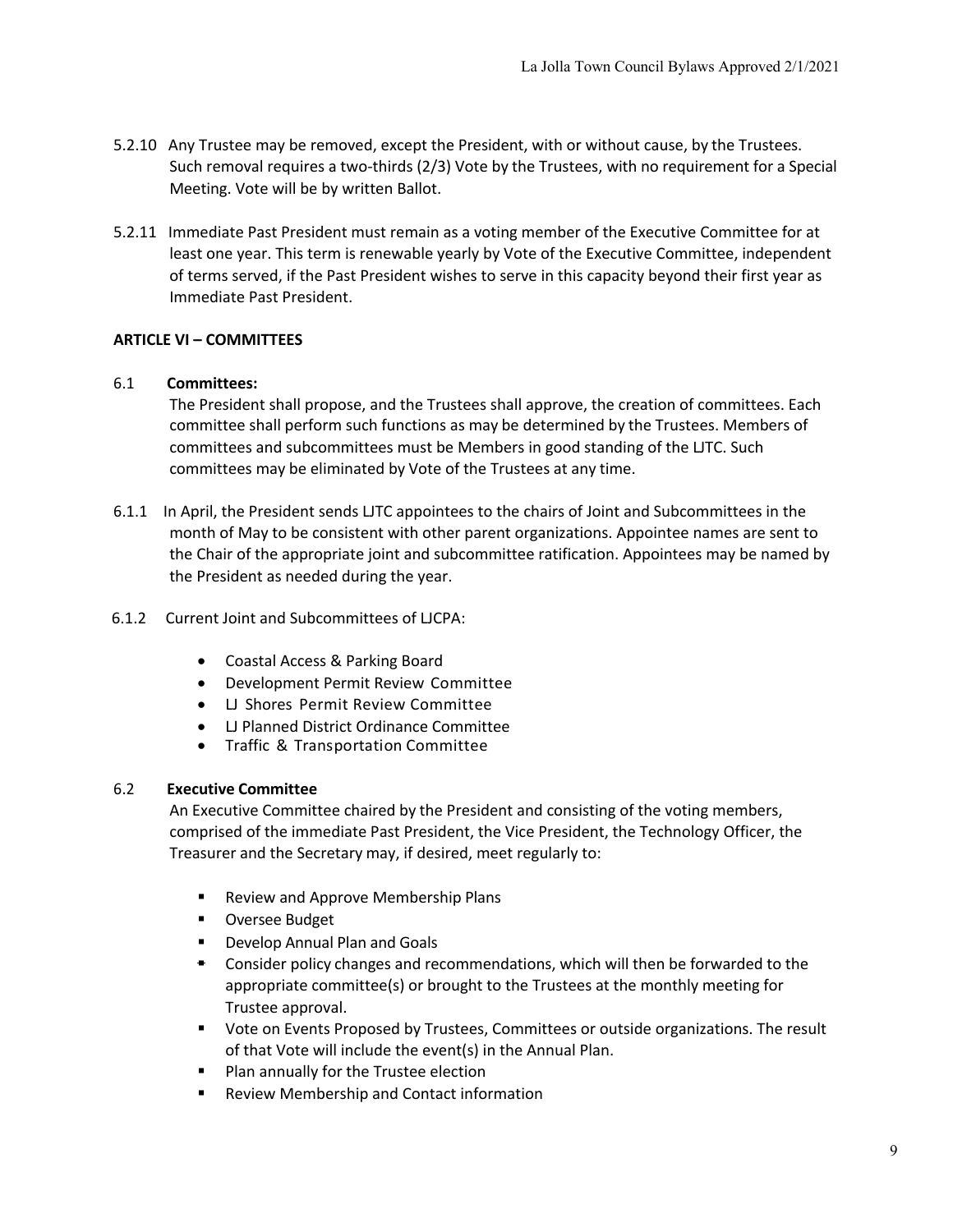# 6.3 **Ad Hoc and Special Committees**

The President, with approval of the Trustees, may also cause the creation of such special LJTC committees or ad hoc LJTC committees as may be deemed necessary. These committees shall consist of such persons, and shall have such authority, as shall be proposed by the President and approved by the Trustees.

- 6.4 All ad hoc committees shall dissolve, and their authority and powers shall terminate at the expiration of the year for which they were appointed unless the Trustees vote otherwise.
- 6.5 When there is insufficient time between the action of the committee and the next meeting of the Trustees; and the President of the LJTC has reviewed the issue upon which the committee needs to communicate and deems it unnecessary or inappropriate to call a special meeting of the Trustees; then the President of the LJTC shall have the power to report the views, actions or decisions of a committee without a Trustee resolution.

## **ARTICLE VII – OPERATIONS**

## 7.1. **PARLIAMENTARY AUTHORITY**

The rules contained in Robert's Rules of Order Newly Revised shall govern the proceedings at and the conduct of all meetings of the LJTC and its Committees, in all cases to which they are applicable, and which are not inconsistent with these Bylaws or any Standing Rules of the organization.

7.1.1 Trustees must adhere to decorum as stipulated in Robert's Rules of Order Newly Revised. Any Trustee wishing to speak shall do so, but first must be recognized by the Chair. Trustees shall speak only from his or her chair. Trustees who fail to comply with rules of decorum will only be given one warning. If non-compliance continues, Trustees are subject to termination.

# 7.2. **AMENDMENT OF BYLAWS**

These Bylaws may be amended by a two-thirds Vote of the Trustees, taken at any meeting of the Trustees, provided that written notice of the meeting and the general nature of the proposed amendment shall have been provided to each Trustee at least ten days before the meeting. At the meeting further amendments may be proposed from the floor and adopted so long as they pertain to the noticed amendment.

# 7.3. **STANDING RULES**

Standing Rules may be adopted by two-thirds Vote of the Trustees at any regularly scheduled meeting or at a Special Meeting. Standing Rules define and clarify operational procedures for the organization, its committees, agents and employees. Proposed Standing Rules must be reviewed and recommended by a majority Vote of the Executive Committee and must be submitted in writing to Trustees at least 10 days before the meeting.

# 7.4. **VOTING**

The Annual Election of Trustees will be conducted by electronic ballot and the Annual Election of Officers will be conducted by written or electronic ballot. All other matters brought forward for voting to the Trustees shall be voted on by a show of hands except as otherwise provided herein.